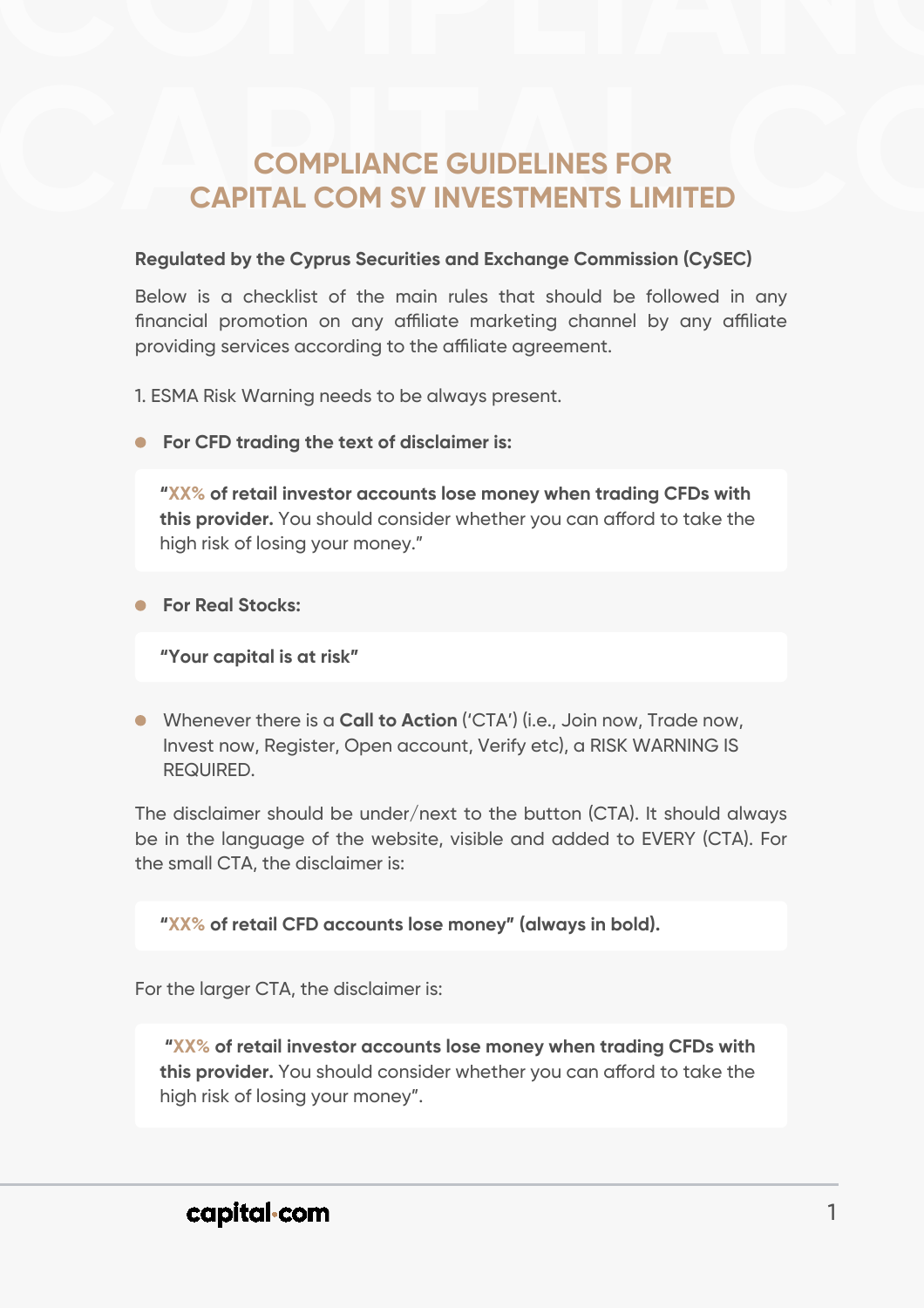If a CTA is at the end of the review, website, blog or article, ALWAYS use the long version:

At the end of any content (short or long) written about Capital.com, the long version of disclaimer should always appear as below:

Other RWs need to be added based on content where applicable (as stocks or past performance).

"CFDs are complex instruments and come with a high risk of losing money rapidly due to leverage. **XX% of retail investor accounts lose money when trading CFDs with this provider**. You should consider whether you understand how CFDs work and whether you can afford to take the high risk of losing your money."

"CFDs are complex instruments and come with a high risk of losing money rapidly due to leverage. **XX% of retail investor accounts lose money when trading CFDs with this provider**. You should consider whether you understand how CFDs work and whether you can afford to take the high risk of losing your money."

Remember you can use the short version at the beginning, but you always need to use the long version at the end.

NOTE: The standardised risk warning (long or short version) (XX% of retail CFD accounts lose money) must appear at all times separate from other risk warnings and any marketing content.

### **Example:**

If promotional material mentions growth of share price, any market move in the past, i.e growth/drop of price, market share, volumes etc like "GME grew by 30% today" these cases require an additional disclaimer:

**"Past performance is not a reliable indicator of future results"** 

# capital com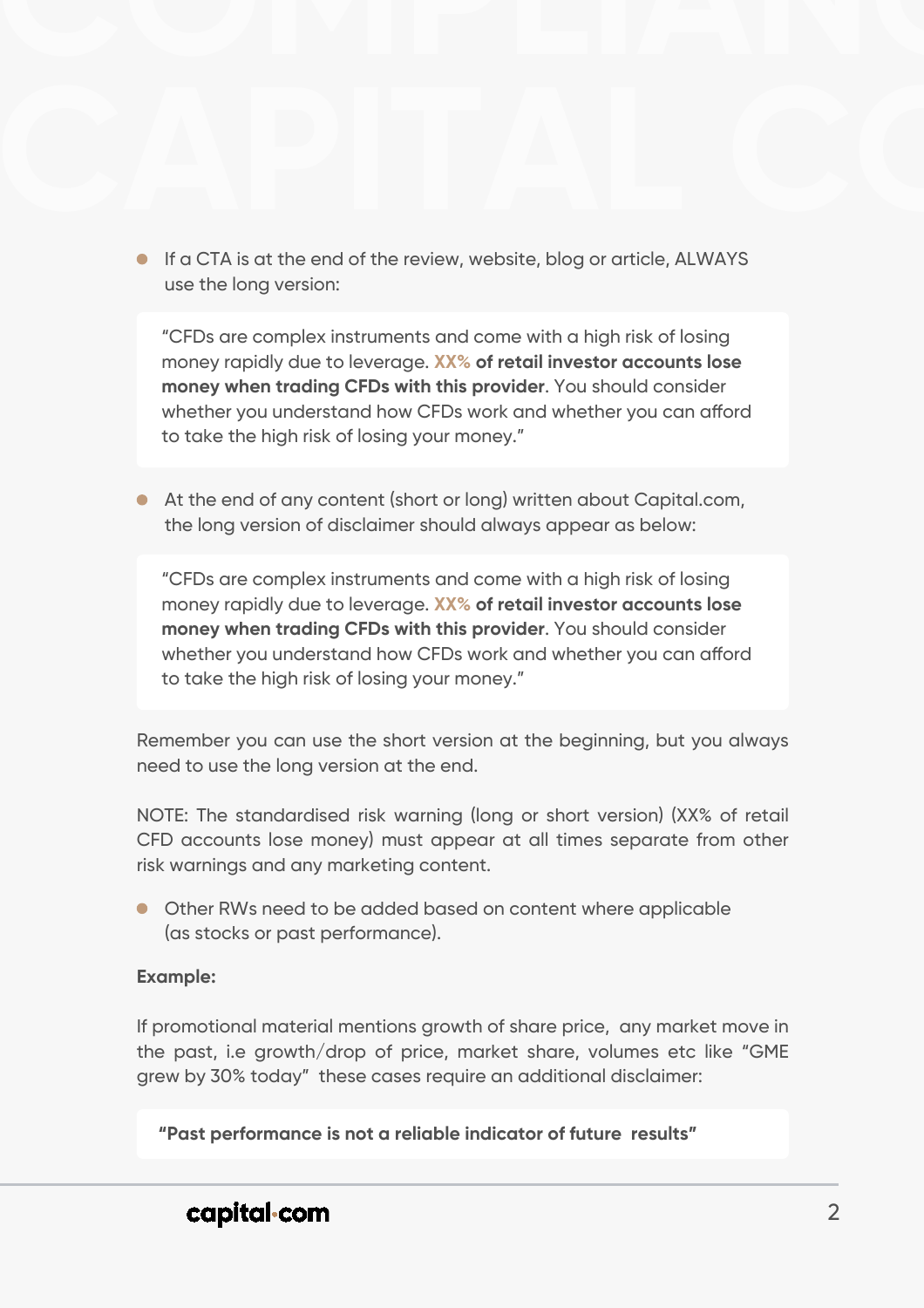2. The ESMA Risk Warning should be updated every three months. Please make sure that you always use the updated percentage communicated to you from time to time by the affiliate manager.

3. Remember that Capital.com is a multi-asset platform which offers both investing in stocks as well as trading CFD assets. Investments Limited, company Registration Number: 354252, registered address: 28 Octovriou 237, Lophitis Business Center II, 6th floor, 3035, Limassol, Cyprus.

4. Always mention in your affiliate marketing channel which Capital.com entity you are promoting:

6. Affiliates are only permitted to use Capital.com official marketing materials.

Capital Com SV Investments Limited is regulated by Cyprus Securities and Exchange Commission (CySEC) under license number 319/17. Capital Com SV Investments Limited, company Registration Number: 354252, registered address: 28 Octovriou 237, Lophitis Business Center II, 6th floor, 3035, Limassol, Cyprus.

5. Use only **correct information** in your reviews/ articles and always keep them updated - more information can be found at Capital.com website or can be provided by a company representative.

7. Any educational materials and/or marketing materials and/or related materials created by the affiliate to be provided to clients (i.e. banners, videos, newsletters, any significant changes to the communication channels of the affiliate etc.), through all of the communication channels, should be reviewed and approved by the Compliance Department of Capital Com SV Investments Limited prior to dissemination to clients.

# capital com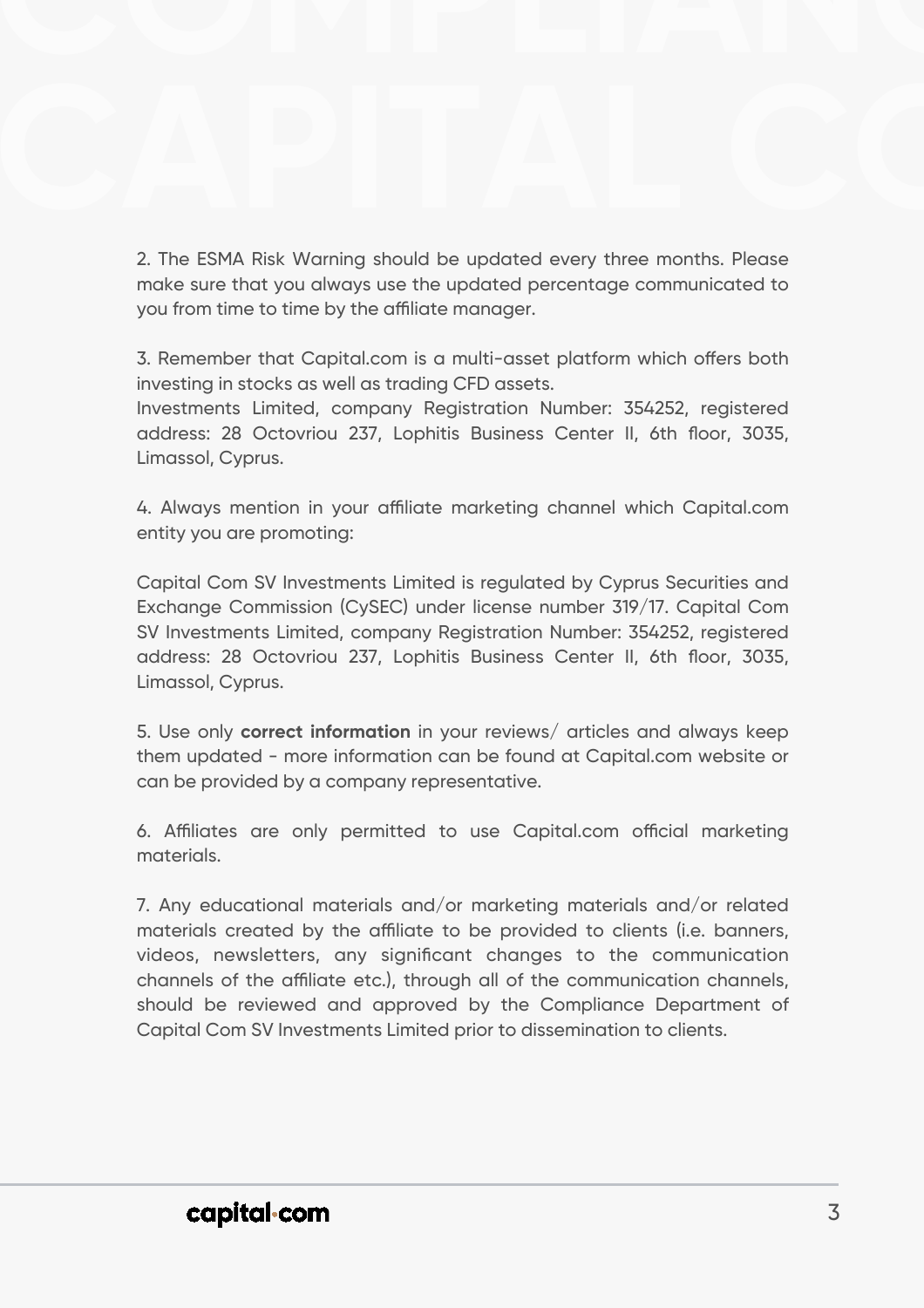8. Any new communication channels and any relevant requests should be immediately communicated to the Affiliate Account Manager and should be pre-approved by the Compliance Department. Affiliates are not allowed to promote Capital.com via sources other than the ones disclosed and approved by the Compliance Department.

9. Affiliates shall not approach, directly or indirectly, any traders and/or potential traders other than promoting Capital.com as detailed in these partner guidelines and Affiliate Agreement.

### 10. **Leading Compliance Principles:**

BE FAIR

BE CLEAR about any charges, fees, markets or risks. AVOID MISLEADING MESSAGES and ensure that all statements are balanced.

- do not use misleading headlines and unfair comparisons.
- do not hide important information by using small print.
- always make sure that you display RW in a clear and visible way.
- never promise profits, bonuses, trading benefits or gains.
- do not use any unqualified or absolute statements unless they can be
- proved by a verified source of information.

- Partners can not place too much emphasis on the benefits associated with a product without also highlighting the relevant risks.
- Always look for complete, relevant data and add proper warnings when using data
- Unqualified or absolute statements cannot be used unless they can be proven by including the source as to where the information is taken from. Please avoid using:#1 CFD provider", "Best platform", "Best CFD Provider" etc.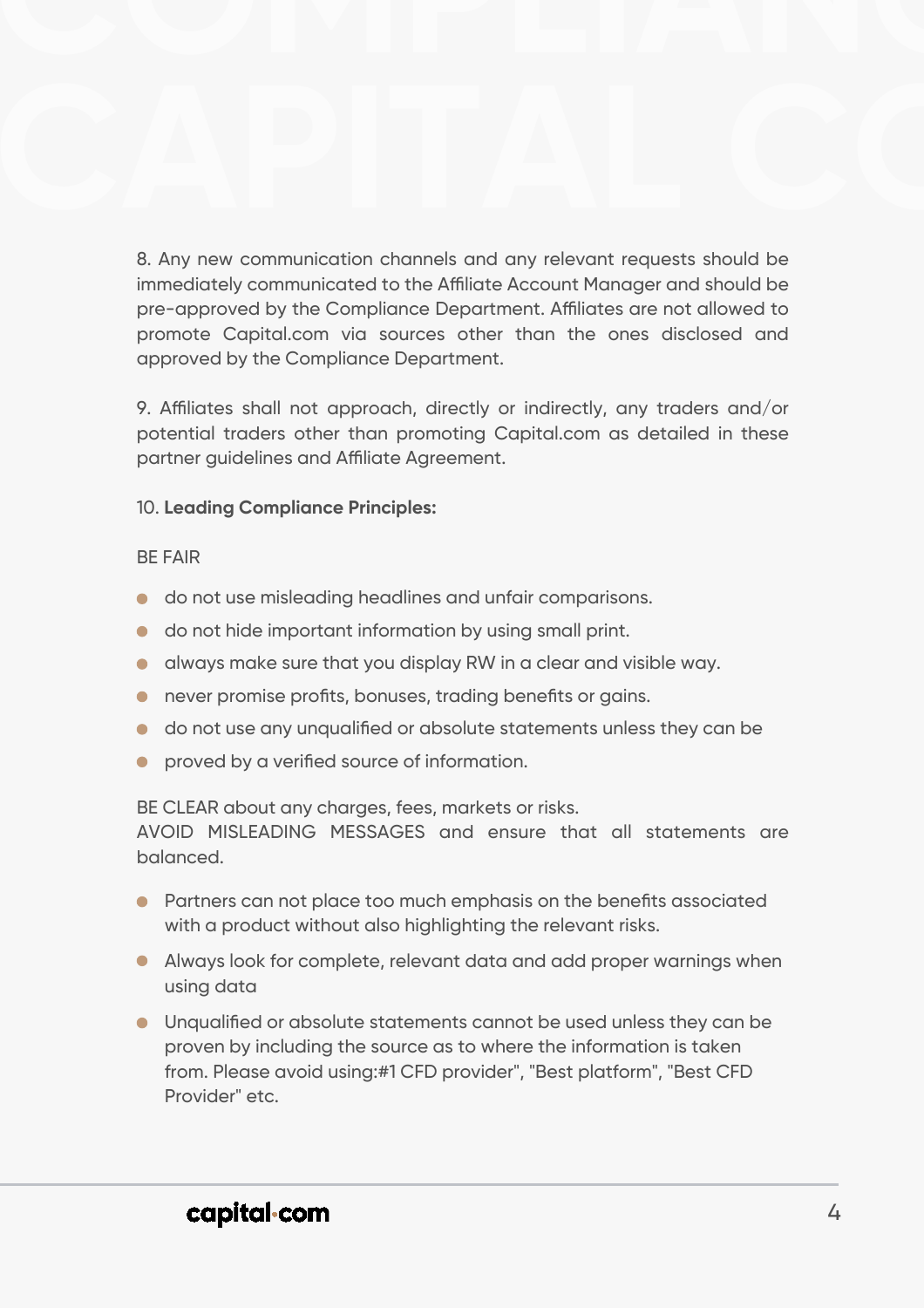the information shall not include the name of any competent authority in such a way that would indicate or suggest endorsement or approval by that authority of the products or services offered by Capital.com.

## UNREALISTIC EXPECTATIONS

12. Promotional materials can be addressed only to the target market: individuals over the age of 18 interested in financial services/products/ news/information.

13. Regulatory demands can change often and with no prior notice. When this occurs, all promotional materials need to be updated immediately.

14. Capital.com does not offer its services to US residents. All US-based affiliates must provide the following disclaimer with any promotions:

15. Please take into account that regulatory bodies have staff who monitor financial promotions and any use of the Capital.com trading name by any Affiliate. The regulators may contact us and demand immediate withdrawal of certain material to which we have no alternative but to comply. Furthermore, additional requirements or changes in policy may be presented by regulatory bodies and in such a case, these marketing rules will be updated and Affiliates will need to comply with the updated requirements at all times. Capital.com compliance team also monitors affiliates on an on-going basis and any partner could be contacted and asked for material to be removed if it is deemed inappropriate.

Restricted/permitted countries: list to be provided by Compliance Department of Capital.com.

# capital com

### **"Capital.com does not o!er accounts to US residents"**